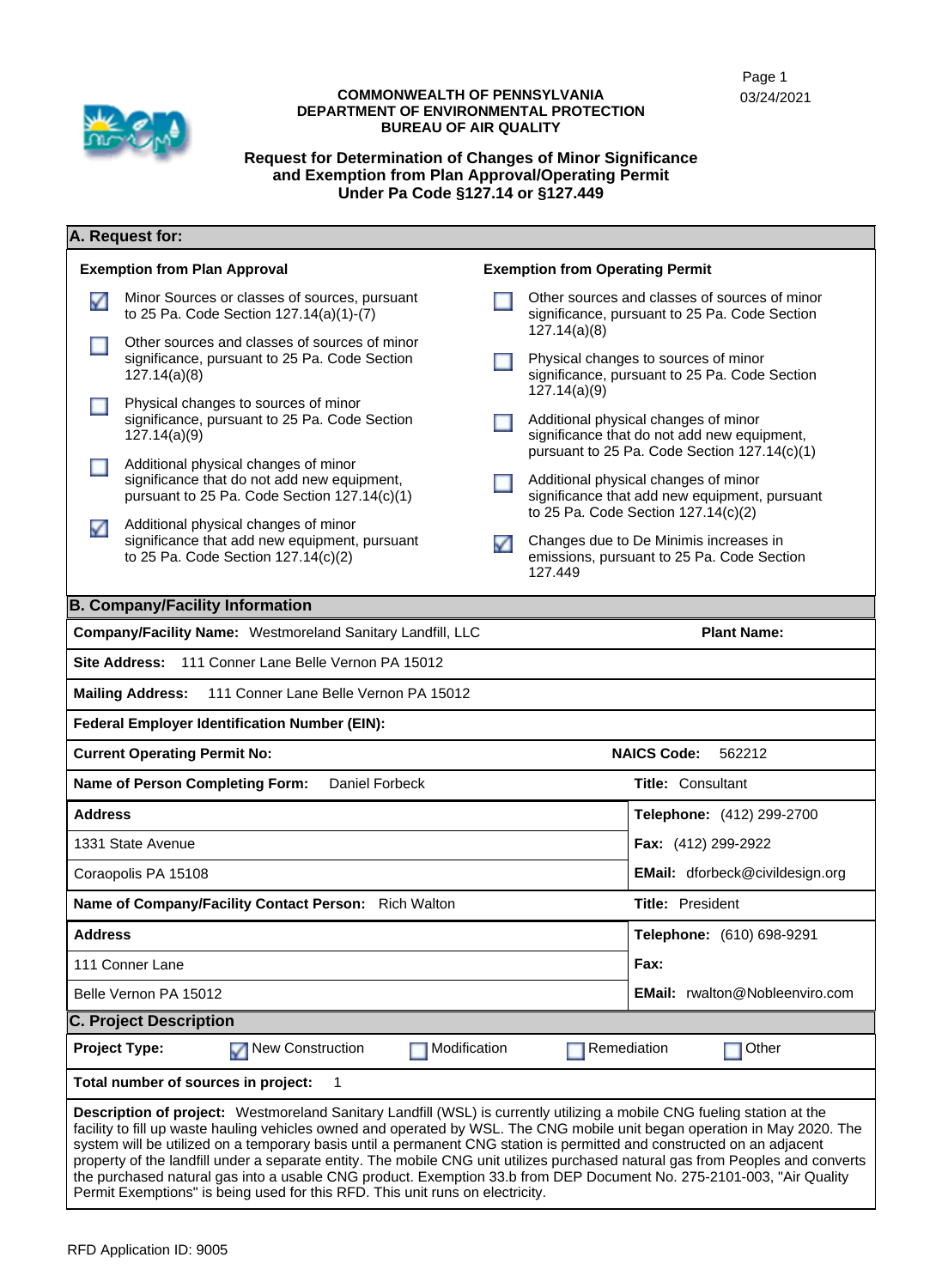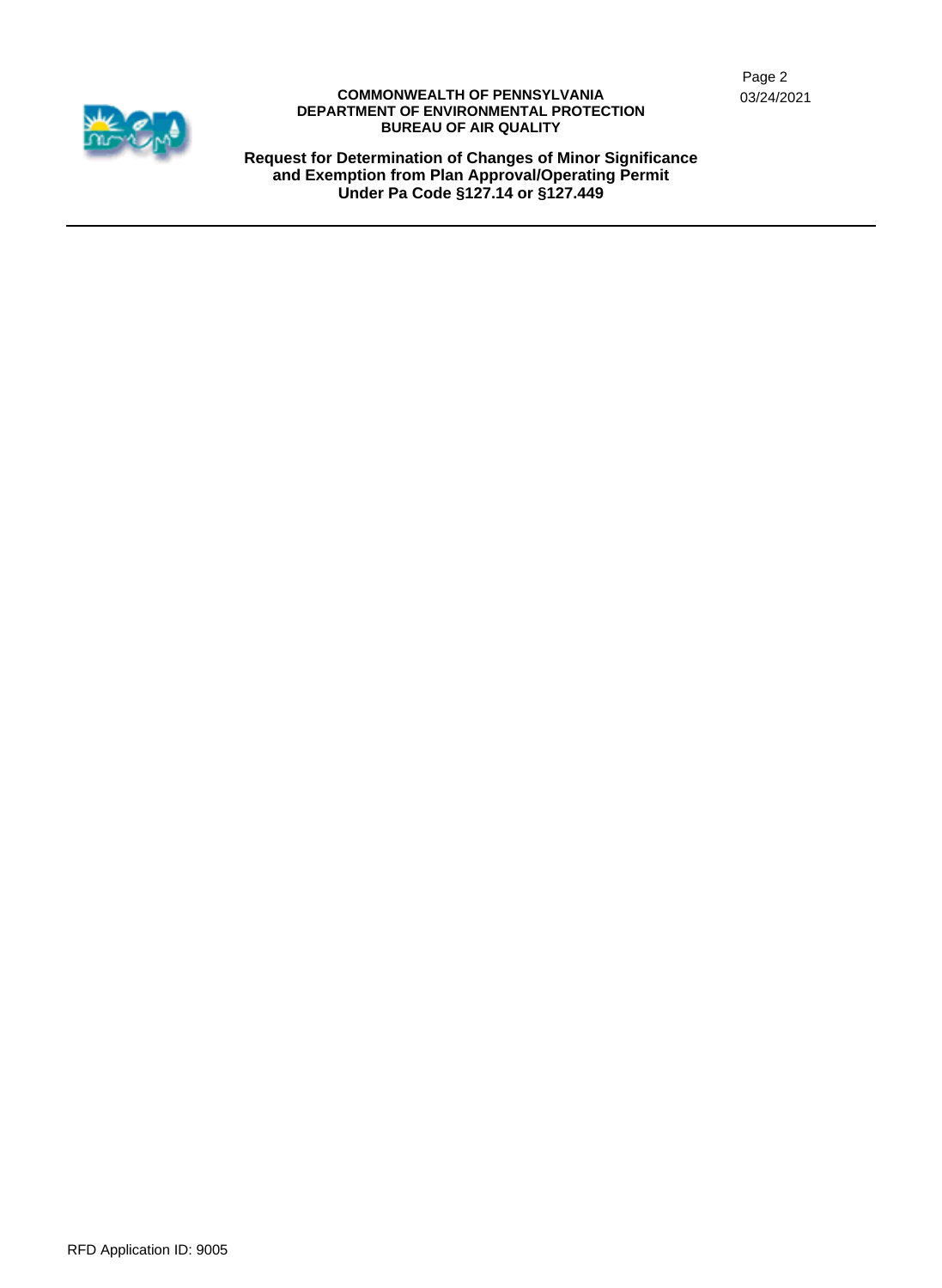

| <b>D. Source Description</b>                                                                                                                                                                                                                  |                                  |                              |                                 |  |  |  |  |  |  |
|-----------------------------------------------------------------------------------------------------------------------------------------------------------------------------------------------------------------------------------------------|----------------------------------|------------------------------|---------------------------------|--|--|--|--|--|--|
| Source Name: CNG-1-Compressed Natural Gas dispensing mobile unit                                                                                                                                                                              |                                  |                              |                                 |  |  |  |  |  |  |
| Source Category: CNG dispensing mobile unit                                                                                                                                                                                                   |                                  |                              |                                 |  |  |  |  |  |  |
| Source Location: near LFG plant                                                                                                                                                                                                               |                                  |                              |                                 |  |  |  |  |  |  |
| <b>Source Type:</b><br>Portable<br>Stationary                                                                                                                                                                                                 |                                  |                              |                                 |  |  |  |  |  |  |
| Is equipment existing or proposed?<br>Existing<br>Proposed                                                                                                                                                                                    |                                  |                              |                                 |  |  |  |  |  |  |
| Actual or Planned Date of Installation: 01/15/2021                                                                                                                                                                                            |                                  |                              |                                 |  |  |  |  |  |  |
| Municipality: Rostraver                                                                                                                                                                                                                       | <b>County: Westmoreland</b>      |                              |                                 |  |  |  |  |  |  |
| Source Description: Mobile Compressed Natural Gas (CNG) dispensing unit                                                                                                                                                                       |                                  |                              |                                 |  |  |  |  |  |  |
| <b>Pollutant</b>                                                                                                                                                                                                                              | <b>Calculation Method</b>        | <b>Emissions</b><br>(lbs/hr) | <b>Emissions</b><br>(tons/year) |  |  |  |  |  |  |
| Particulate                                                                                                                                                                                                                                   | AP-42 LATEST AVAILABLE           | 0.0000                       | 0.0000                          |  |  |  |  |  |  |
| <b>PM10</b>                                                                                                                                                                                                                                   | AP-42 LATEST AVAILABLE           | 0.0000                       | 0.0000                          |  |  |  |  |  |  |
| PM2.5                                                                                                                                                                                                                                         | AP-42 LATEST AVAILABLE           | 0.0000                       | 0.0000                          |  |  |  |  |  |  |
| <b>SOX</b>                                                                                                                                                                                                                                    | CO. EFFICIENCY OF CONTROL DEVICE | 0.0000                       | 0.0000                          |  |  |  |  |  |  |
| CO                                                                                                                                                                                                                                            | CO. EFFICIENCY OF CONTROL DEVICE | 0.0000                       | 0.0000                          |  |  |  |  |  |  |
| <b>NOX</b>                                                                                                                                                                                                                                    | CO. EFFICIENCY OF CONTROL DEVICE | 0.0000                       | 0.0000                          |  |  |  |  |  |  |
| <b>VOC</b>                                                                                                                                                                                                                                    | CO. EFFICIENCY OF CONTROL DEVICE | 0.0014                       | 0.0051                          |  |  |  |  |  |  |
| <b>Hazardous Air Pollutants</b>                                                                                                                                                                                                               | CO. EFFICIENCY OF CONTROL DEVICE |                              | 0.0000                          |  |  |  |  |  |  |
| Methane                                                                                                                                                                                                                                       | CO. EFFICIENCY OF CONTROL DEVICE |                              | 1.8900                          |  |  |  |  |  |  |
| Hydrogen                                                                                                                                                                                                                                      | CO. EFFICIENCY OF CONTROL DEVICE | 0.0001                       | 0.0004                          |  |  |  |  |  |  |
| Carbon Dioxide<br>CO. EFFICIENCY OF CONTROL DEVICE                                                                                                                                                                                            |                                  | 0.0015                       | 0.0057                          |  |  |  |  |  |  |
| Will the construction of this source increase emissions from other sources at this facility?                                                                                                                                                  |                                  |                              |                                 |  |  |  |  |  |  |
| Yes<br>$\blacksquare$ No                                                                                                                                                                                                                      |                                  |                              |                                 |  |  |  |  |  |  |
| Is the construction or modification of the source subject to 25 Pa. Code, Subchapter E, New Source Review (NSR)<br>requirements or prevention of Significant Deterioration (PSD) of Air Quality regulations at Subchapter D?<br>¶ Yes<br>M No |                                  |                              |                                 |  |  |  |  |  |  |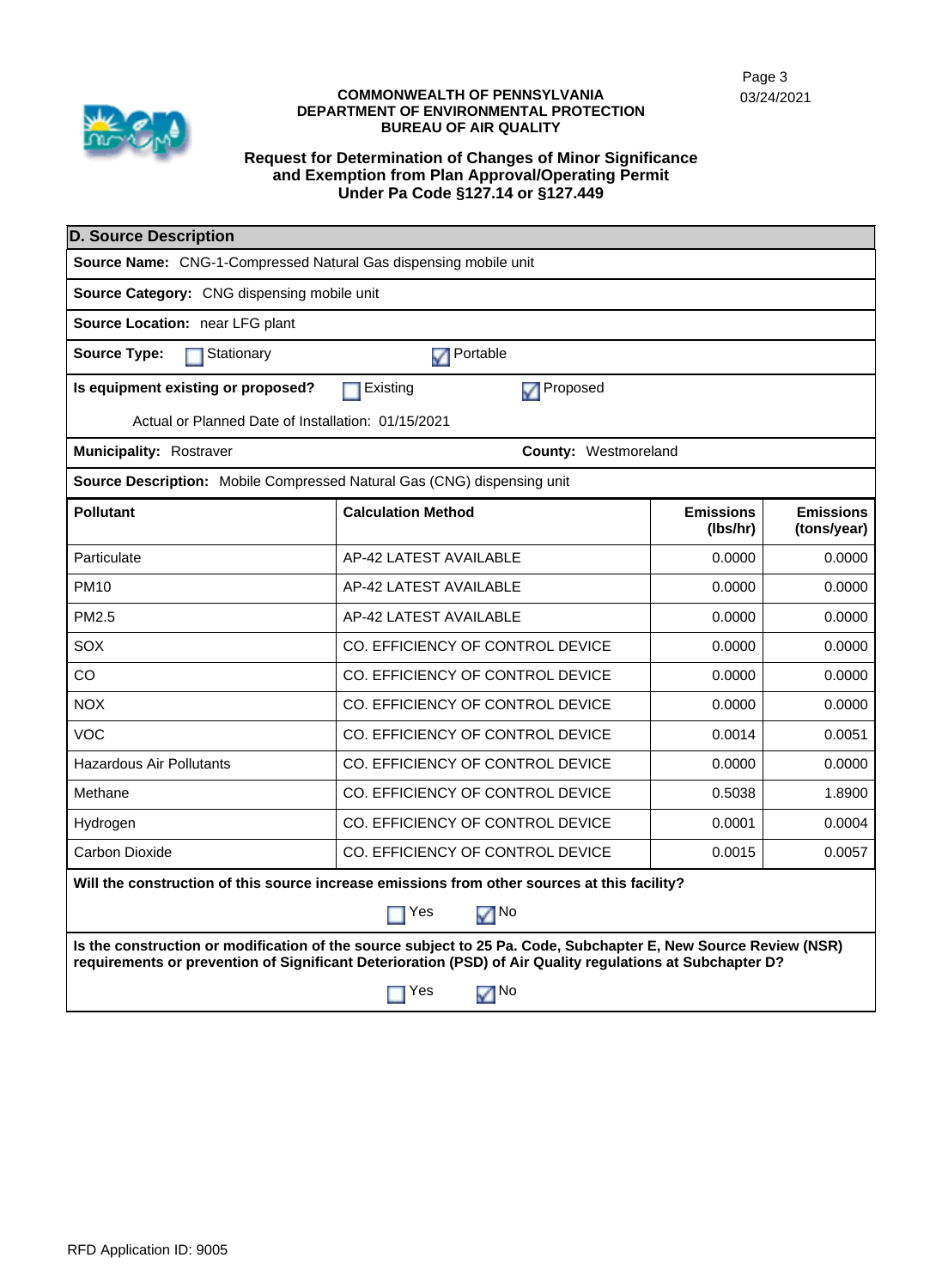

| <b>E. Exemption History</b>                                                                                                                                                                                                                                                   |                      |                                     |  |            |  |  |  |  |  |  |
|-------------------------------------------------------------------------------------------------------------------------------------------------------------------------------------------------------------------------------------------------------------------------------|----------------------|-------------------------------------|--|------------|--|--|--|--|--|--|
| <b>Source Name</b>                                                                                                                                                                                                                                                            | Date of Installation | <b>Reason for Exemption</b>         |  |            |  |  |  |  |  |  |
|                                                                                                                                                                                                                                                                               |                      | <b>RFD</b><br><b>Exemption List</b> |  | De Minimis |  |  |  |  |  |  |
| <b>F. List of Attached Documents</b>                                                                                                                                                                                                                                          |                      |                                     |  |            |  |  |  |  |  |  |
| <b>Description of Attachment</b>                                                                                                                                                                                                                                              | <b>Confidential?</b> |                                     |  |            |  |  |  |  |  |  |
| Narrative, figures, emission calculations and manufacturer's literature for the CNG mobile facility.                                                                                                                                                                          | N                    |                                     |  |            |  |  |  |  |  |  |
| G. Signature of Responsible Official or Authorized Representative                                                                                                                                                                                                             |                      |                                     |  |            |  |  |  |  |  |  |
| I, Rich Walton, certify under penalty of law as provided in 18 Pa. C.S.A. § 4904 and 35 P.S. § 4009(b)(2) that based on<br>information and belief formed after reasonable inquiry, the statements and information contained in this form are true,<br>accurate, and complete. |                      |                                     |  |            |  |  |  |  |  |  |
| <b>Rich Walton</b>                                                                                                                                                                                                                                                            |                      | 03/24/2021                          |  | 6106989291 |  |  |  |  |  |  |
| <b>Name</b>                                                                                                                                                                                                                                                                   | <b>Date</b>          | <b>Telephone</b>                    |  |            |  |  |  |  |  |  |
| 111 Conner Lane BelleVernon PA 15012                                                                                                                                                                                                                                          |                      | rwalton@nobleenviro.com             |  |            |  |  |  |  |  |  |
| <b>Address</b>                                                                                                                                                                                                                                                                |                      | <b>Email Address</b>                |  |            |  |  |  |  |  |  |